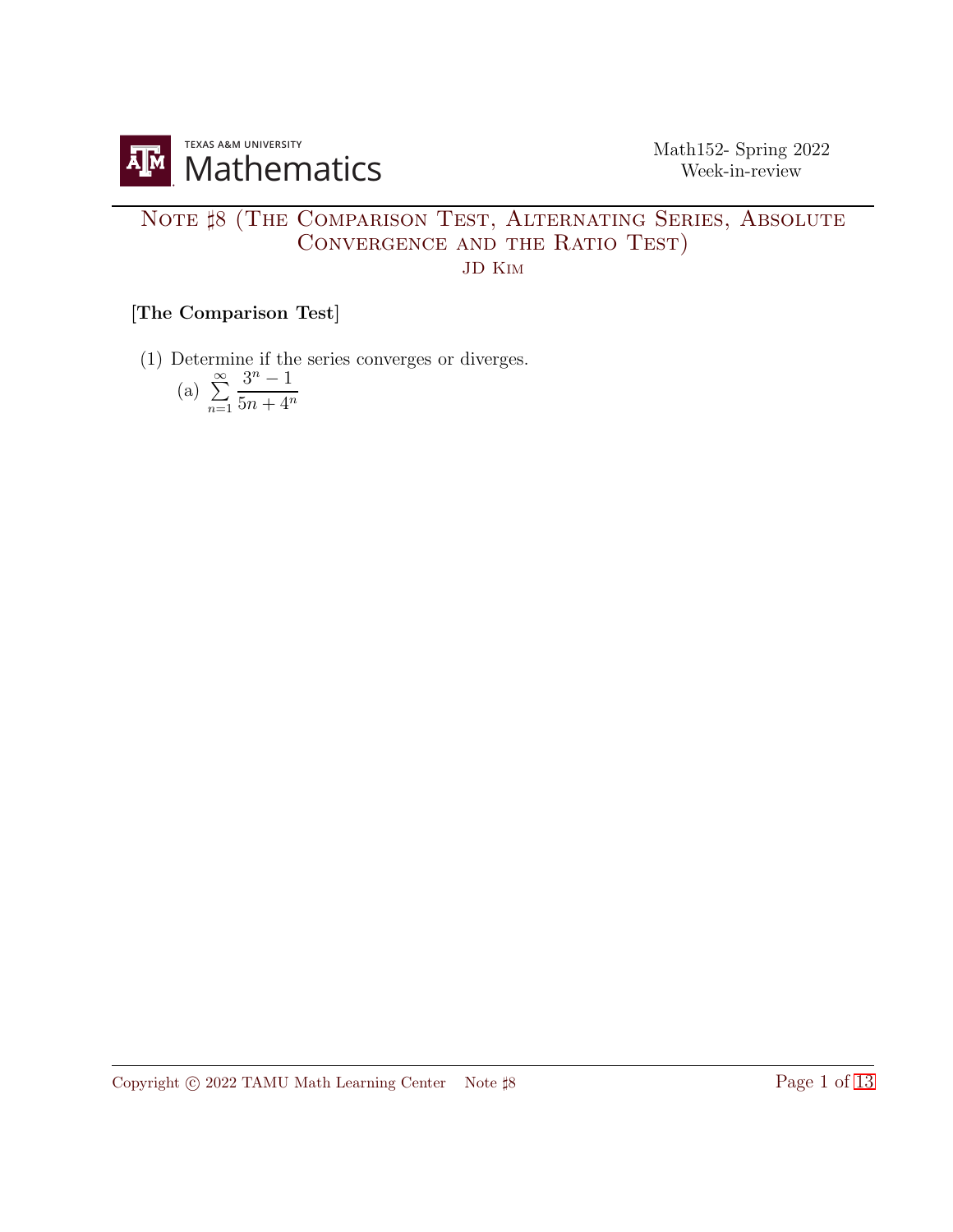

(b) 
$$
\sum_{n=4}^{\infty} \frac{1}{\sqrt[3]{n^2 - 3}}
$$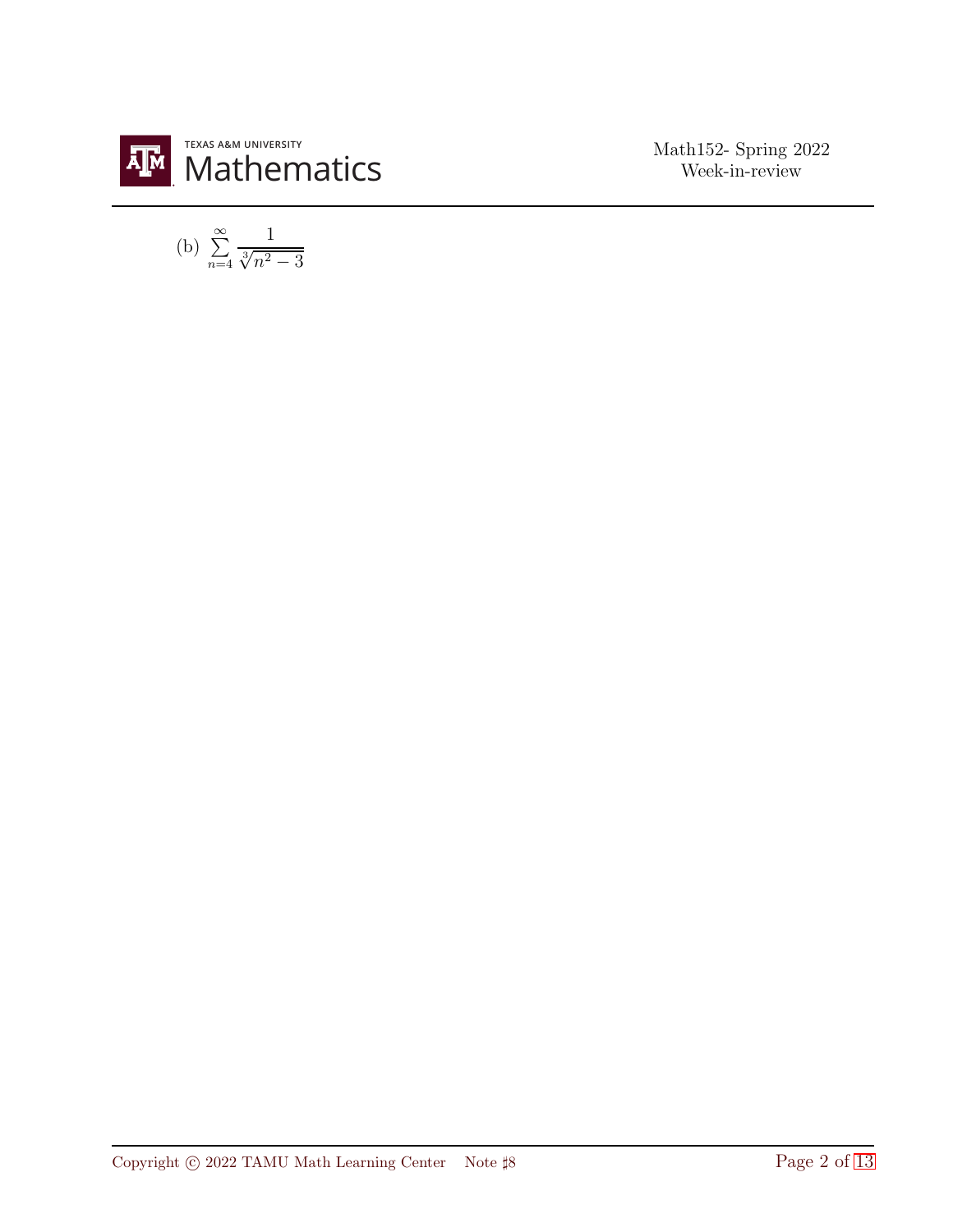

(c) 
$$
\sum_{n=1}^{\infty} \frac{5 + \sin n}{5n^3 + n + 1}
$$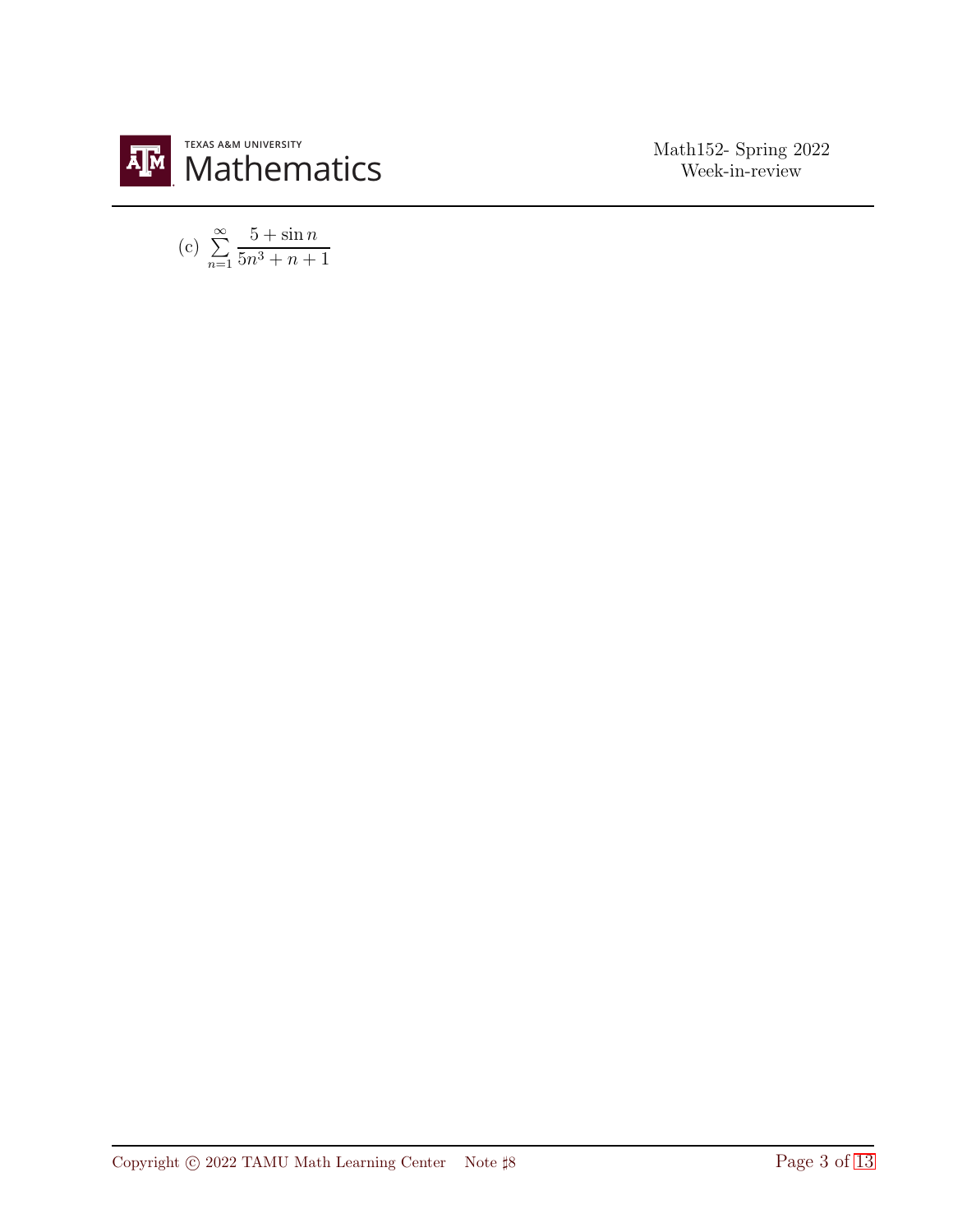

(d) 
$$
\sum_{n=1}^{\infty} \frac{\sqrt{n+1}}{(2n+5)^4}
$$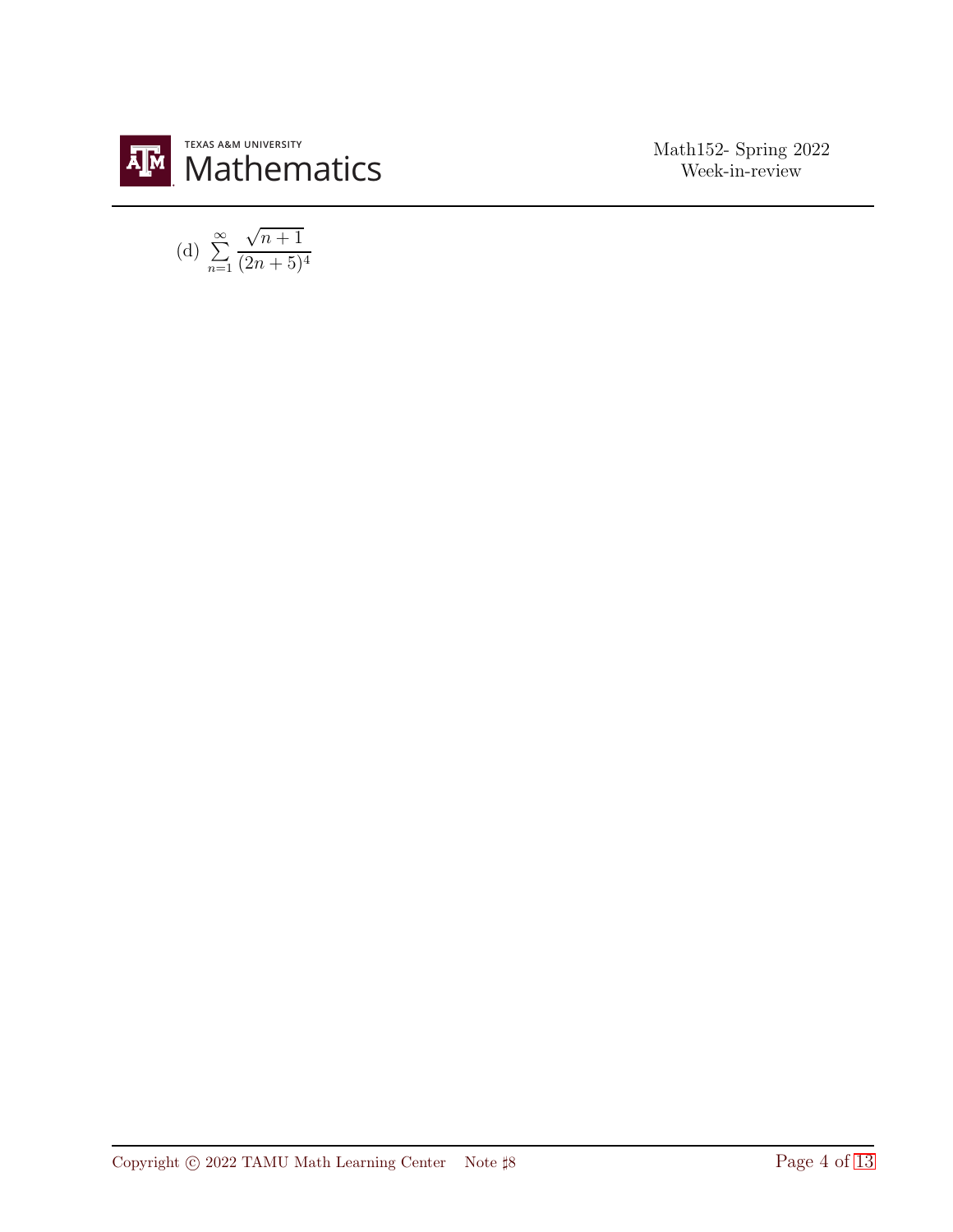

## [The Alternating Series Test]

(2) Determine if the series converges or diverges.

(a) 
$$
\sum_{n=1}^{\infty} (-1)^n \frac{n+5}{n^2+3n}
$$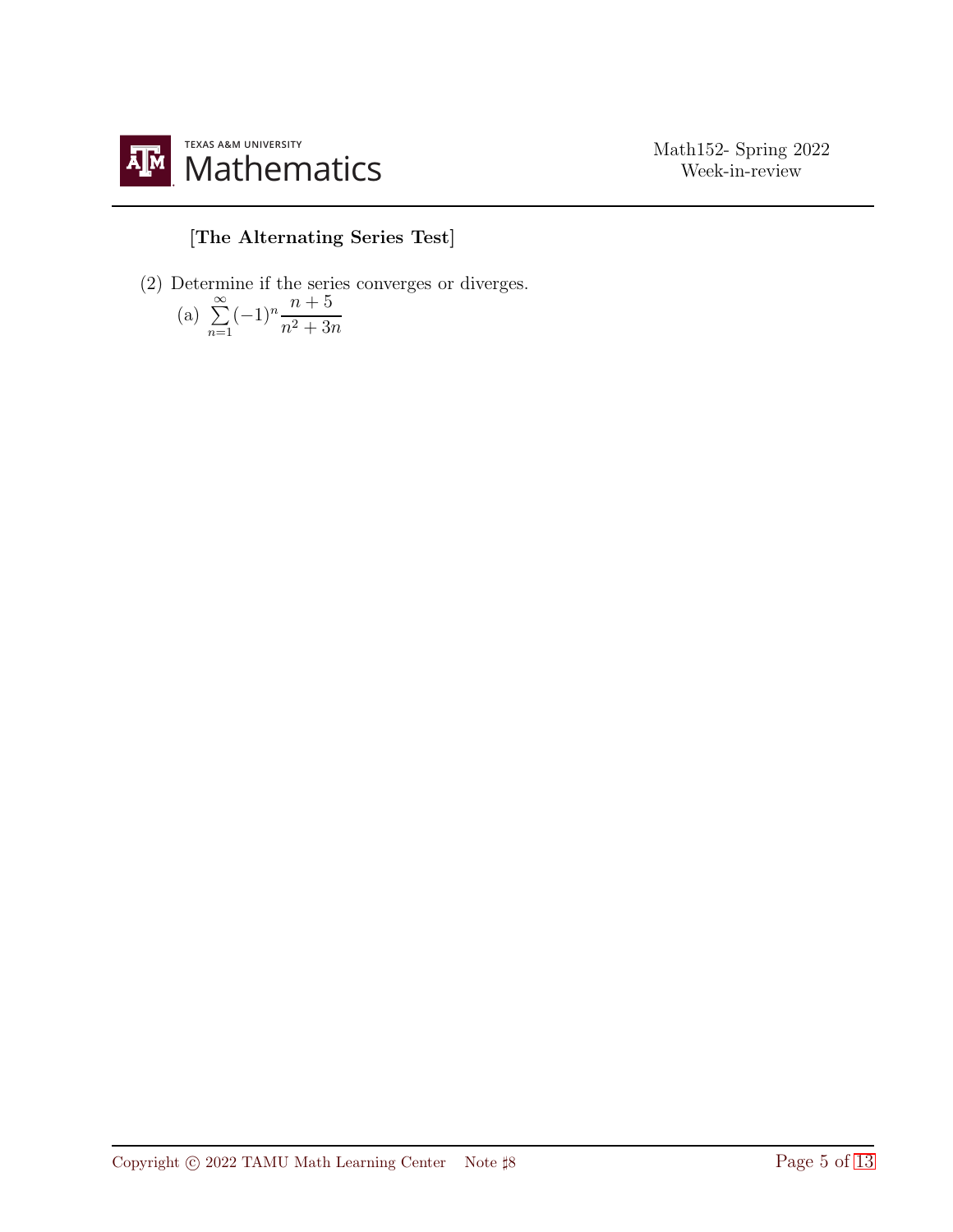

(b) 
$$
\sum_{n=1}^{\infty} (-1)^n e^{-n}
$$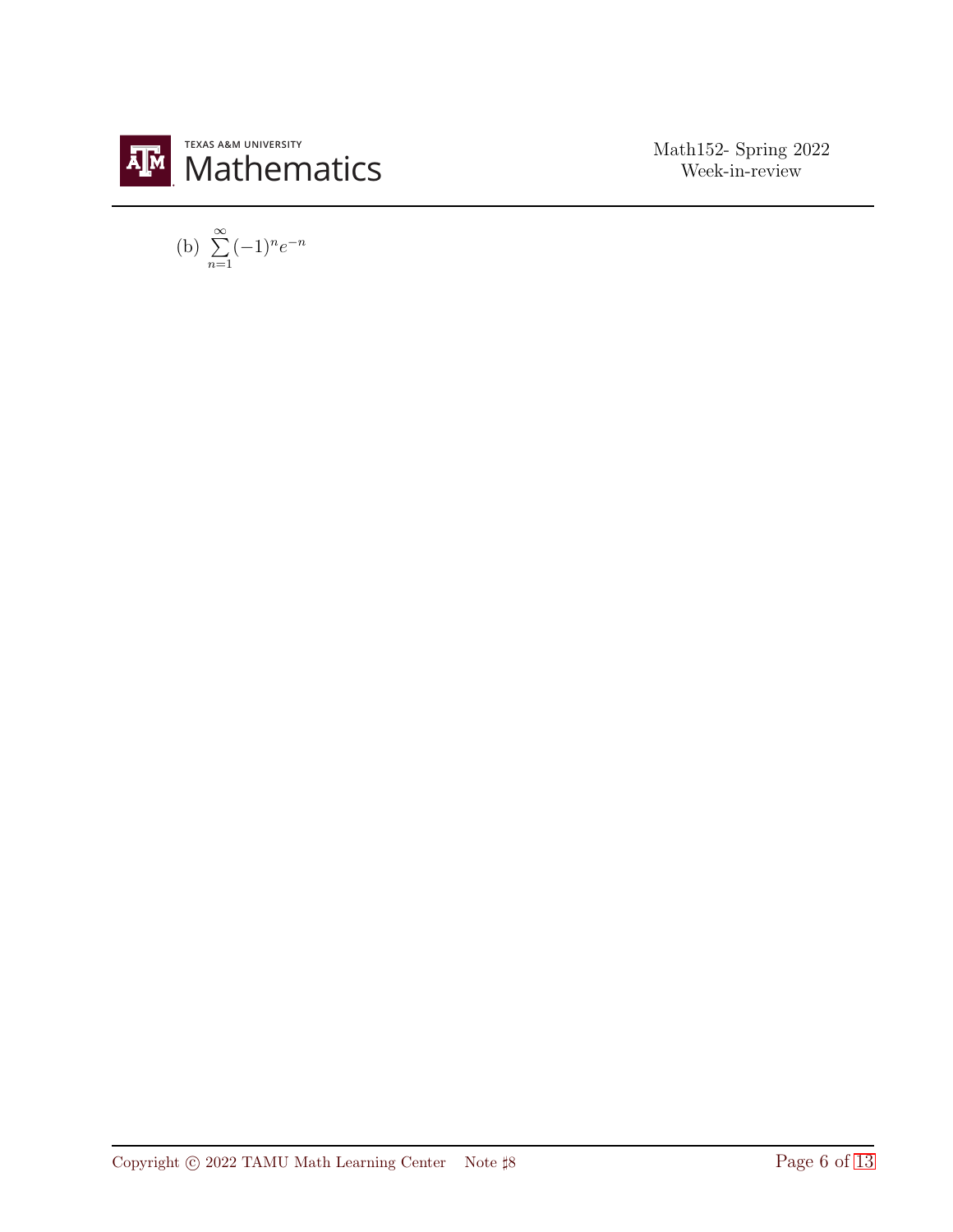

- (3) Use the series  $\sum_{n=1}^{\infty}$  $n=1$  $(-1)^n n^2$  $\frac{(n+1)(n+2)}{(n+3)!}$  and the fact it converges by the Alternating Series Test for the following.
	- (a) Estimate the sum of the series by  $s_5$ .

(b) Find an upper bound for the error in the estimate.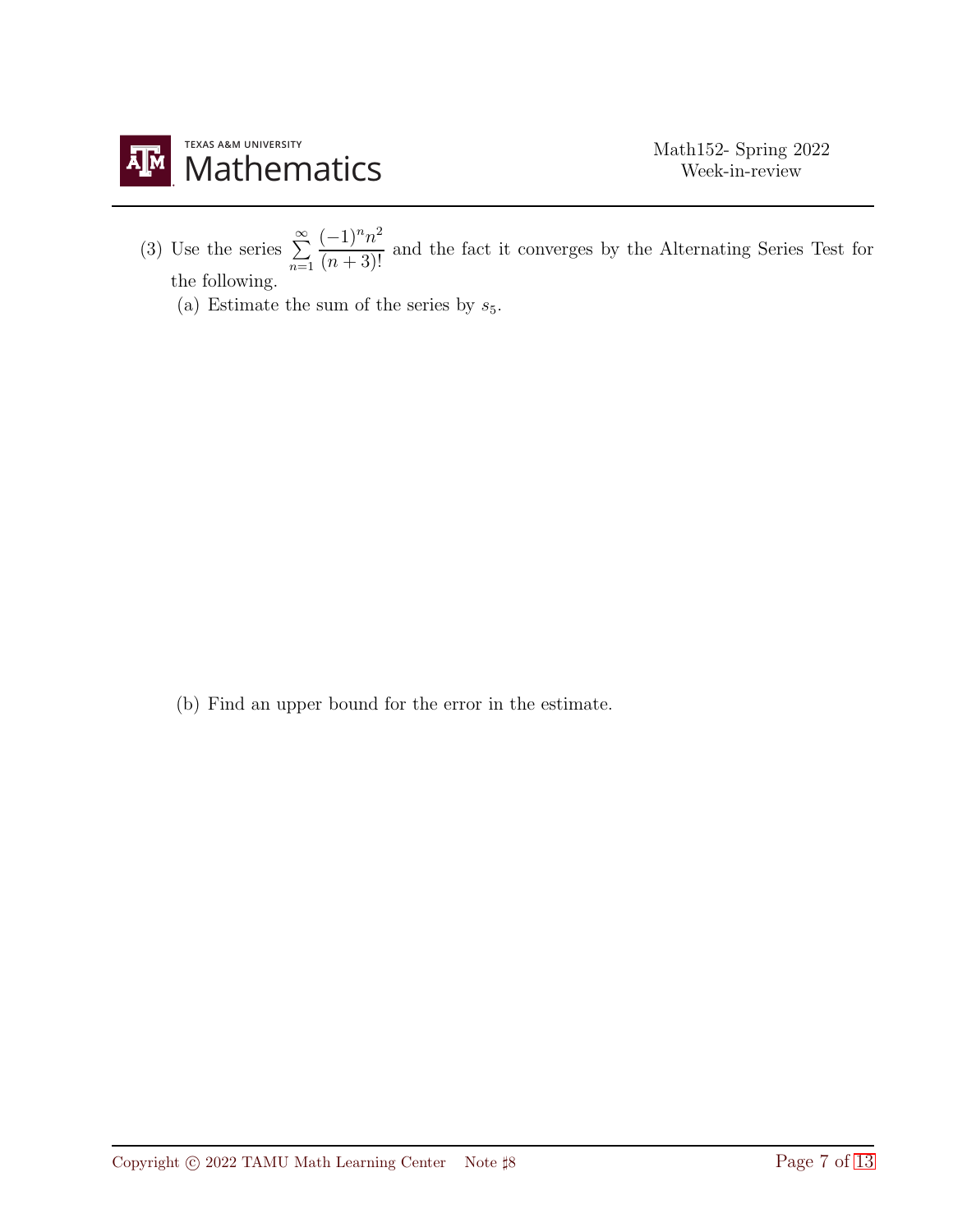

(4) How many terms of the series do we need to add in order to find the sum so that the error less than 0.0005?

$$
\sum_{n=1}^{\infty} \frac{(-1)^n}{n3^n}
$$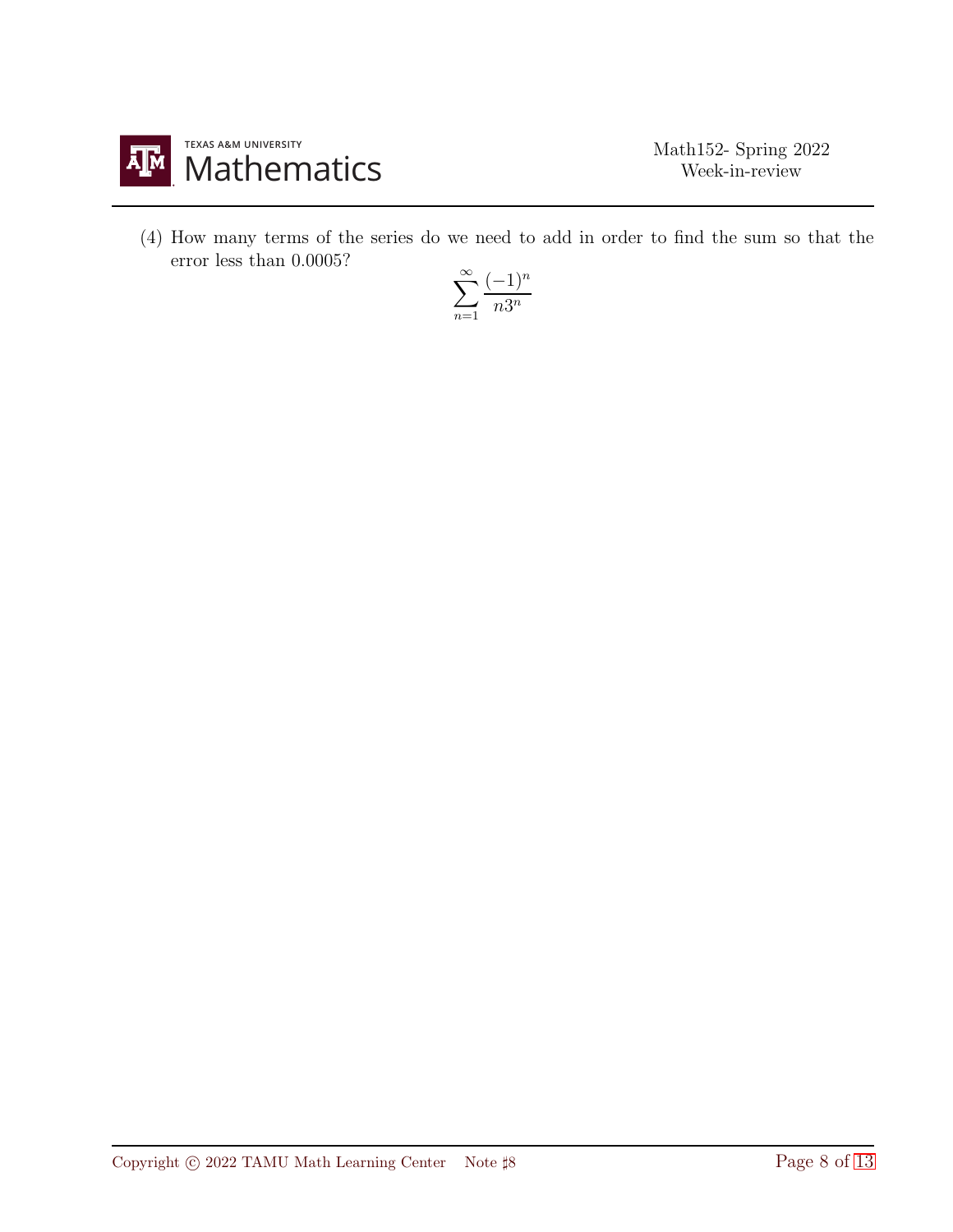

## [Absolute Convergence and the Ration Test]

(5) Determine if the series is absolutely convergent, conditionally convergent, or divergent.

(a) 
$$
\sum_{n=1}^{\infty} \frac{\cos n}{n^4}
$$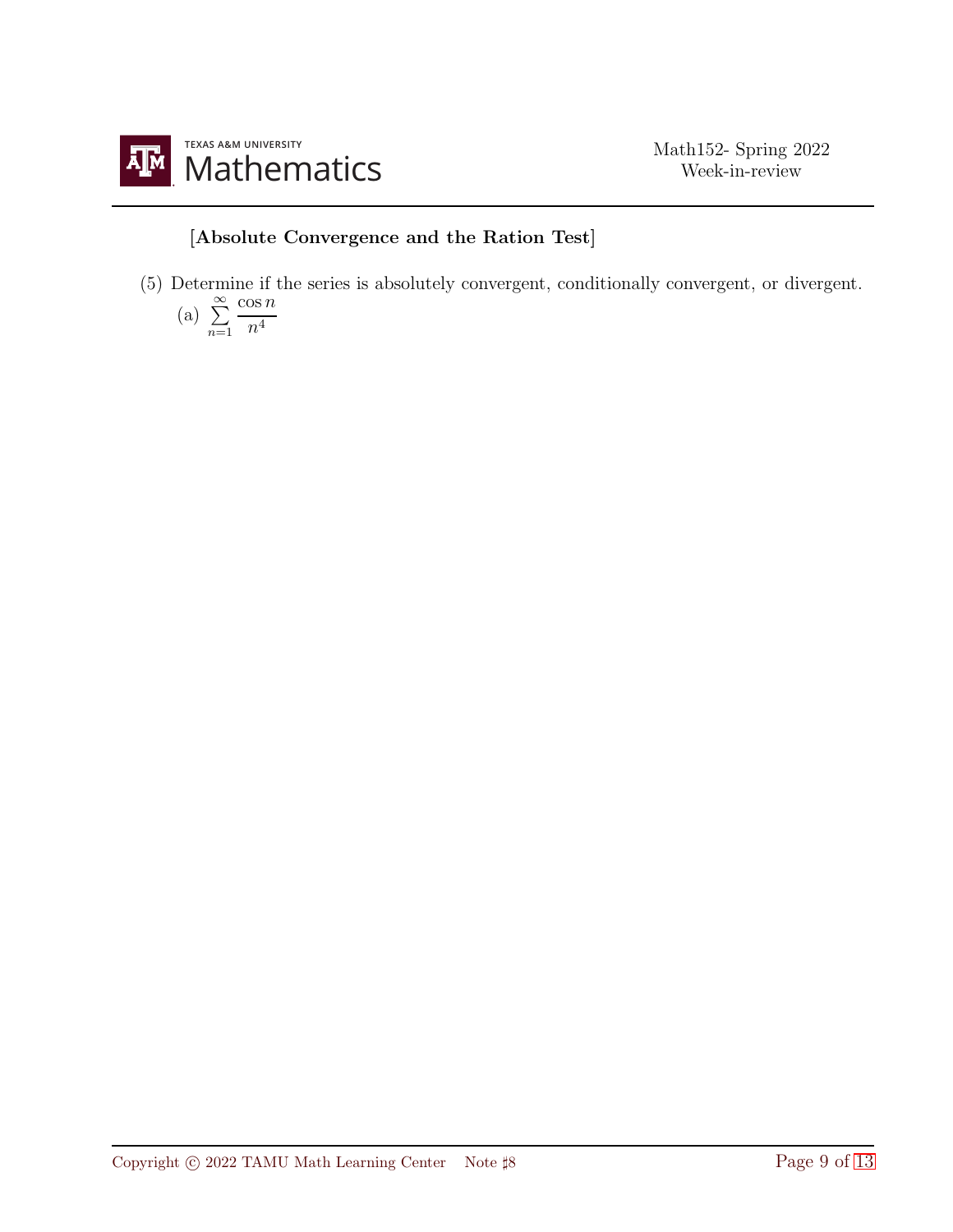

(b) 
$$
\sum_{n=1}^{\infty} \frac{(-1)^n e^{1/n}}{\sqrt{n}}
$$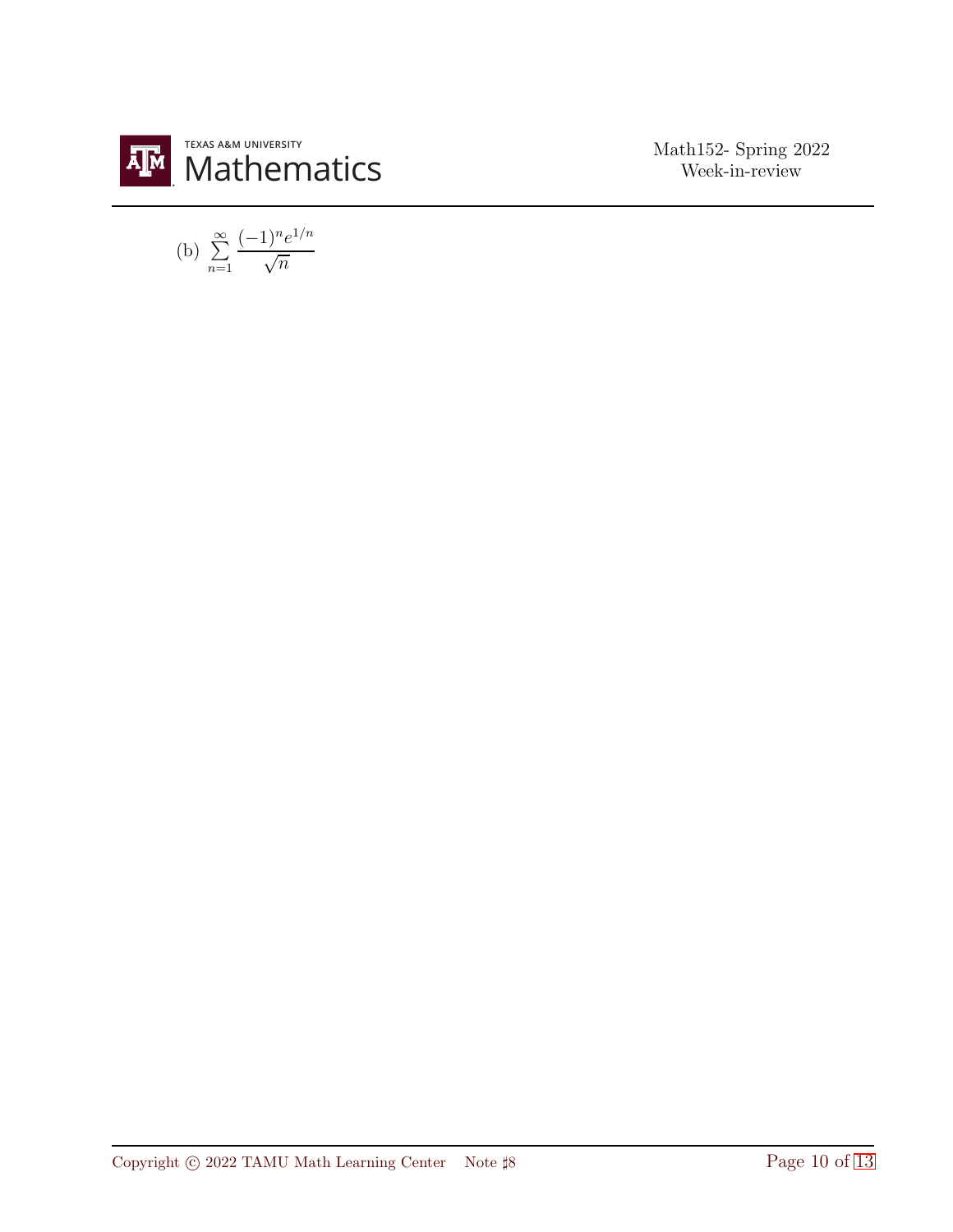

(c) 
$$
\sum_{n=1}^{\infty} \frac{(-2)^{2n+1} n^4}{3^{n-1}}
$$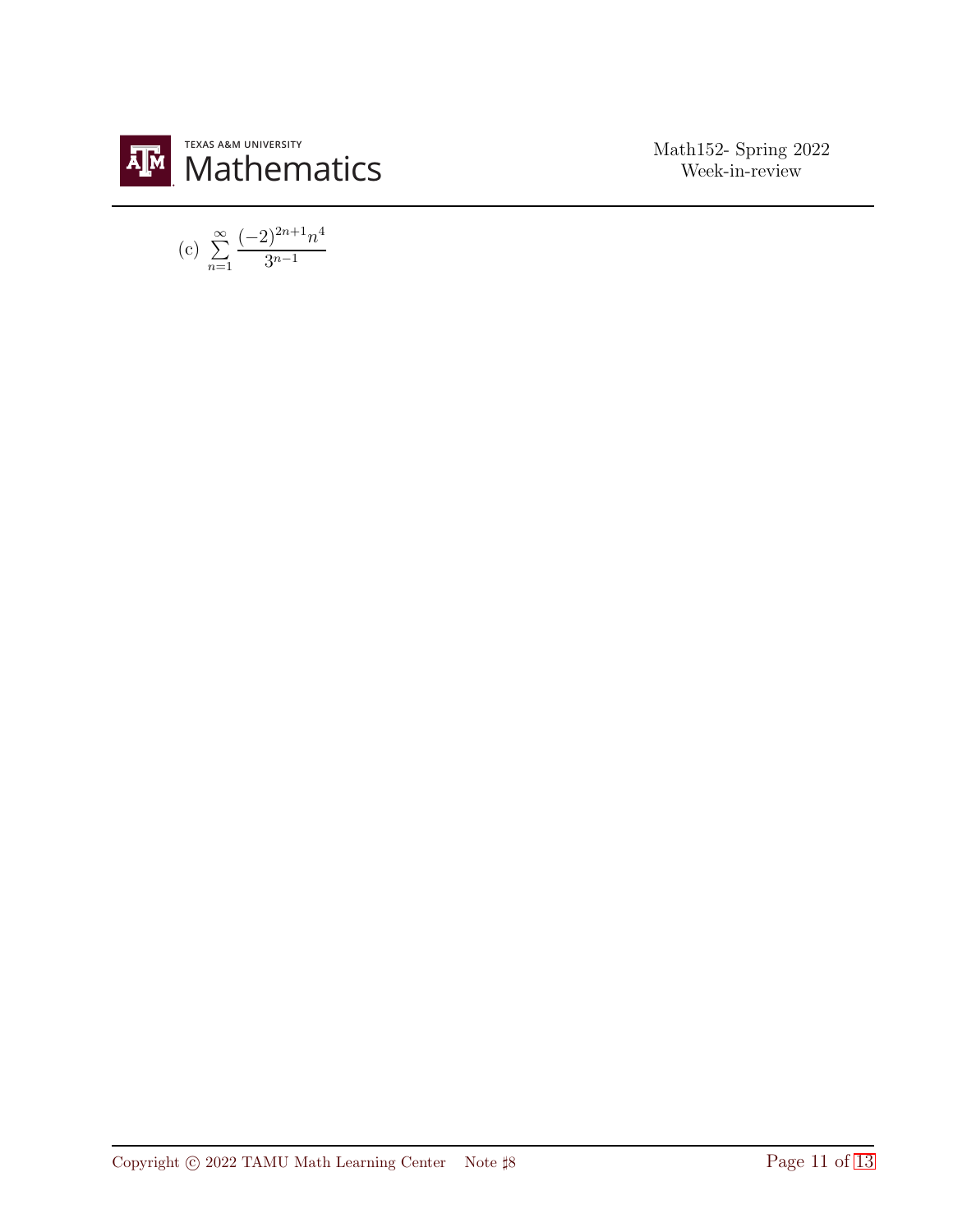

(d) 
$$
\sum_{n=1}^{\infty} \frac{n^5}{(-10)^{n+1}}
$$